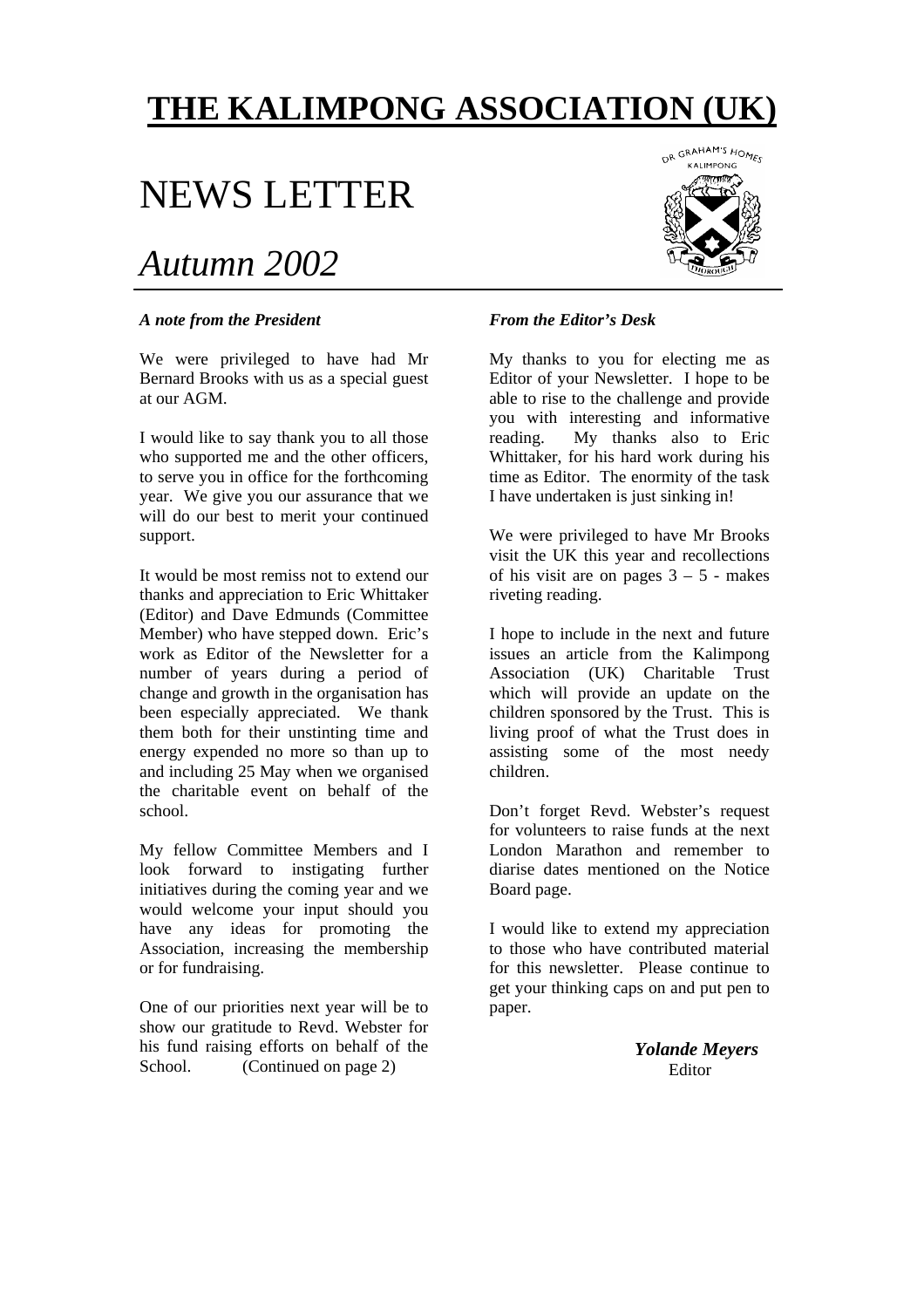

## **Committee Members 2001/2002 With special guest Bernard Brooks**

We will be asking you all to give a little of your time to support him by joining in the run and collecting in the crowds. This will spur him on and show him that we care as much as he does for the children and the future of the School.

The next event is our Birthday celebration in September. Following discussions at the AGM it was agreed to hold a meeting immediately prior to the usual Birthday celebrations and the foregoing subject can be discussed in more detail at that time. Please, please do try and make every effort to attend, as your continued support is greatly needed and very much appreciated.

I have few illusions, but I feel responsibility to work towards the things I consider good and right. I don't know whether I will be able to change certain things for the better, or not at all. Both outcomes are possible. There is only one thing I will not concede and that is that it might be meaningless to strive in a good cause.

With my very warm wishes to each one of you.

#### **Margaretta Purtill (Byers)**  President

We really appreciated the splendid tea that our ladies (below) prepared and served to us at the AGM. Thank you.



From Left to Right – Betty Frizzell, Pat Crawfoot, Rosemary Baker and Jean Gundlach.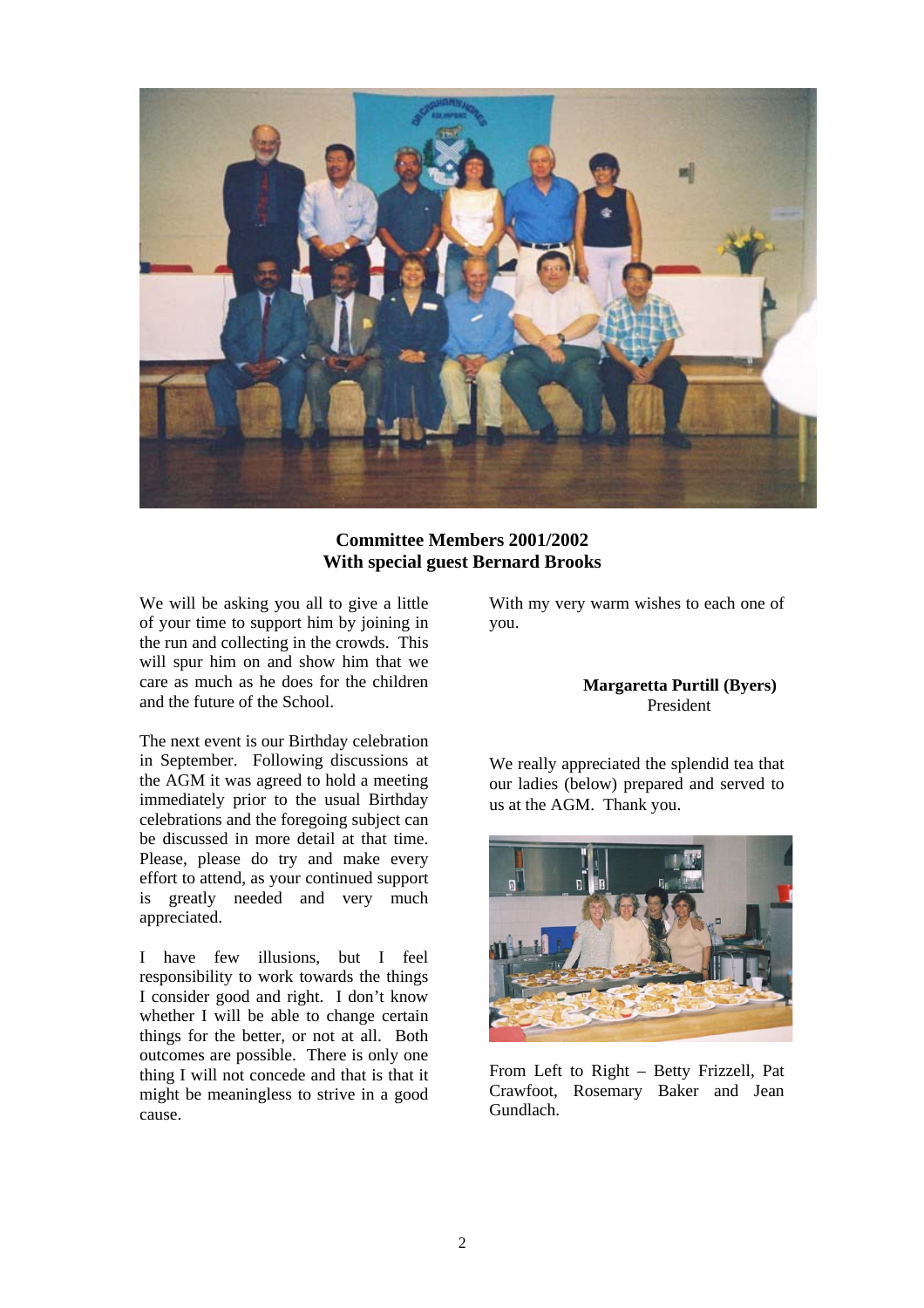## **UNFORGETTABLE 2002**

There is a popular saying which runs thus – "It is better to be born LUCKY than RICH". Of course the only thing better than that is to be born 'lucky' AND 'rich' – and after the wonderful experiences of this recent trip to the United Kingdom, I fervently believe I am the inheritor of BOTH these 'gifts'!

The 'luck' of BTB is well documented although my appointment to the teaching staff of the Homes in 1958 could not have been less auspicious. I have a science background, but was offered a temporary post as Senior Geography teacher until a vacancy on the science side arose! However, in the course of the very first year, the Headmaster resigned to pursue PhD studies in the States, and a short while later the Officiating Headmistress left to get married. Unbelievably, within a period of six months, I found myself Acting Headmaster before my  $29<sup>th</sup>$  birthday! Two years later I was confirmed in the post, and a further decade on, appointed as Principal of Dr Graham's Homes. Thus I have had the rare privilege to serve for thirty years in one of India's finest institutions – and the only one in the world that was founded because a remarkable man "loved children". What a heritage in which to share!

But the 'luck' does not end there. As Principal, I had the opportunity of making five separate visits to our Overseas Committees and so was in a position to appreciate at first hand the enormous contribution they make – and have made – to the work of the Homes. It was interesting to see how differently the two separate organisations operate, and more importantly, to meet each 'faithful band' which has supported the Homes for decades. I refer of course to the Committees in the UK, Canada, Australia, New Zealand, Sweden and Switzerland. Sadly, although I was associated with the founding of both the Swedish and Swiss Committees, I never had the privilege of visiting the latter, in spite of the close personal relationship that always existed.



So much for the 'lucky'side. Now let me deal with the 'riches' that were mine, and which made 2002 an even more memorable year for me. It all started with a personal invitation from the President of the UK OGB's Association to attend a "Champagne Dinner and Reunion" being held as a "fund-raiser" in London on 25 May. It was as simple as that. The encouragement of my own two children "to go for it" soon dispelled any apprehensions I had that my cardiologist may not let me make the flights involved, and I went ahead with plans long before obtaining a medical clearance or entry permit. Typical of OGBs, once this news got around, there was a flood of invitations (which even included one from France for an 'all expenses paid' holiday) and it became quite apparent that the trip needed to be extended from four weeks to six!

When I commenced this article, I did so with the firm intention of NOT mentioning names, but clearly that perspective needs to be altered – and altered fast. After all is said and done, what really influences our lives is not places but people. Accordingly even at the cost of becoming tedious, I am going to name (in some sort of chronological order) the hosts/hostesses who influenced my life. This is partly because I believe I need to, and partly because this Newsletter goes far beyond the shores of the United Kingdom, and so OGBs elsewhere may recognise some very familiar names.

Things got off to a great start when I spent the first week-end in London with Committee Secretary, Leslie (Minto) Walker, who scored a perfect '10' as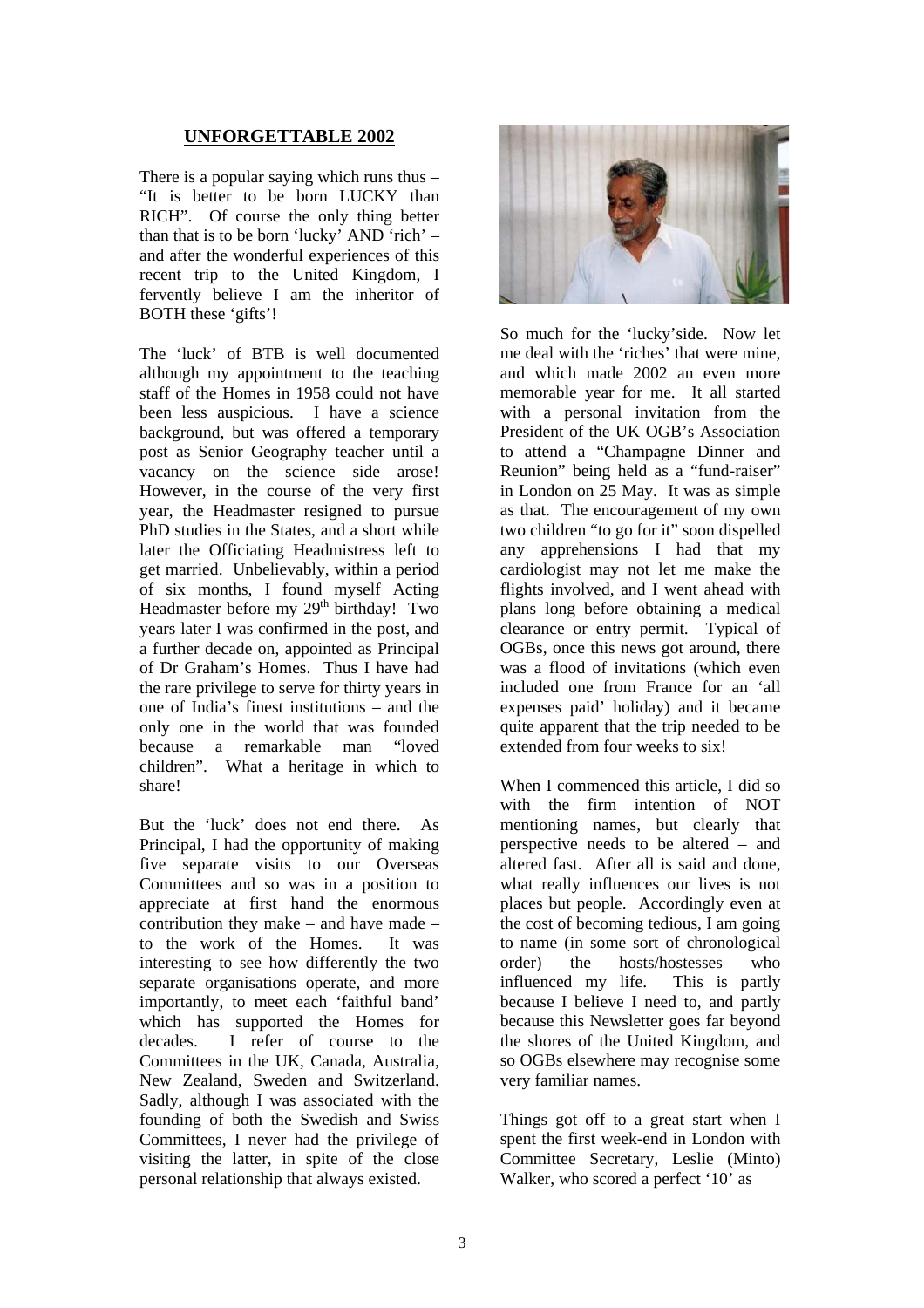hostesses go. Then on to Hilary (French) and husband Vinoth at Chorleywood for a total stay of six nights spread over three visits – such was the luxury of the Kumar ' Five-Star' establishment! Next, a night in a London hotel – per kind favour of Juliana (Benbow) Duckworth; and then followed a week's glorious stay in Scotland mostly on the exotic island of Arran with John and Jennifer Webster. The last two days were spent in Edinburgh in their son Jonnie's luxurious flat. Next was a relaxed holiday with John and Ellena Christie where I nearly developed ' chocolate poisoning – such was the dessert served after all three meals! Then on to the home of Malcolm and Linda Johnson in Swindon, a town where a strong belief exists that no one casts a stone in any direction for fear of it landing on a PRATT – or one of their descendants! By this I mean that all eight of Wilbur and Hope Pratt's 'children' have settled in Swindon – and no doubt a street (or two) will be named after them in due course! (They are a very happy, united family who tend to do everything together – including supporting the Homes 100%). It was then on to Witney to the home of Charlotte (Johnson) Jahan. She and John have stayed with me briefly in Tellicherry on two occasions, and so this was something of a very special 'reunion'. So special in fact, that of the 9lbs I gained on the trip, more than half is the result of my two spells at Witney. Indeed, the last supper we enjoyed together was so enormous it would have kept a starving anaconda happy for at least a couple of weeks!

One needs to do a bit of deep breathing (as I did) before moving on to the next 'halt': the home of irrepressible Sedhar (Chozam) Ball and husband John. He is an Oxford Don and an eminent mathematician of world repute. It was at dinner here I had the great pleasure of meeting Prince Jigme, the Crown Prince of Bhutan. The next stop was Bristol to share in the joy of the Christening of Sonam (Llamu) and Samdup's baby son. I stayed overnight in the home of my 'Best Man' – and if that does not go back far enough, I then went on to Lynwood to visit an old school friend!

After that it was back to London for the AGM, but before this took place I spent an interesting morning with Rosa and Kevin Foo in their beautiful home at Dorking, Surrey. Then a second stay with Freddie and Ruth Pakianathan, where I had the pleasure of meeting Eunice (Salisbury), whose teaching skills – and sensational good looks – are still fondly recalled by 'children' who passed through her hands. It was then off to Colliers Wood to spend the weekend with Association President Margaretta Purtill and her husband Vince. Quite apart from the AGM which was held during this period, the Purtill household is a case of non-stop action from the word 'Go', and so I know Margaretta will forgive me if I do not highlight the many memories that featured in those eventful 48 hours we shared together.

The final phase was one of unwinding: a delightfully relaxed time spent with the Gundlachs in Croydon which included long distance phone calls to Mary (Leck) and the Esselmonts in Australia; the kindness and thoughtfulness of Jean (Mc) Martin in Hounslow; an unscheduled though memorable visit to the home of Eddie & Elspeth Lamb; a final stay in Pinner with friends from Calcutta days, and ultimately a sort of 'Lotus Eater' existence at Witney – yet again!

On this long and enjoyable tour there were several 'highlights', notably the Scottish Connection: a delightful 'open house' in Edinburgh attended by Committee members, former Staff, close friends from previous visits – and of course, OGBs.

Another event of special interest was the dinner hosted by the Kumars and graced by Rita (Warner) all the way out from Australia, Pat (Fergredo) now an 'inhabitant' of Paris, and Rosa (Nichols) – all of whom I was meeting after decades.

Yet another 'memory' was the unscheduled trip to Bristol. Five years ago I had been privileged to attend Sam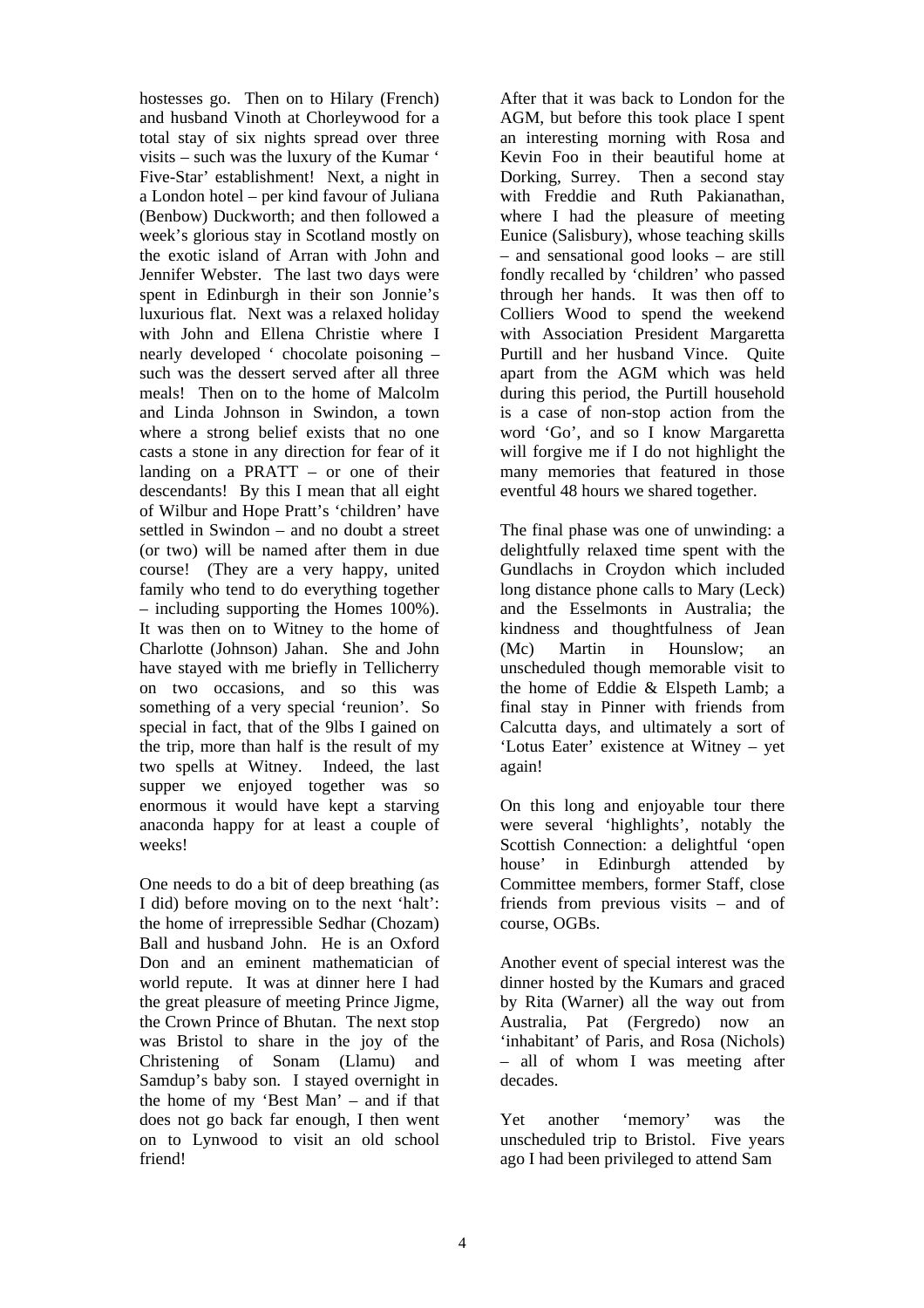& Sonam's wedding in Darjeeling – described by simple hill folk as the 'Wedding of the Year' – which indeed it was. It was an equally great privilege to attend this Christening – made so impressive by the very meaningful way in which John Webster conducted the 'ceremony'. I believe other residents of Zetland Road may also remember the noisy though very touching 'send-off' I was given by Sonam, Vanda and Sedhar. How I love being spoilt!

There were also several memorable highlights of a 'non-Homes' nature: the classical concert at the Royal Albert Hall; the Queen's Golden Jubilee Celebrations (no one – bar no one – can impress with pageantry quite like the Brits); the 'pilgrimage' to Stratford-on-Avon; the magnificence of Blenheim Castle and Estate, and a glimpse of the history and rich culture which only London can provide – even when viewed from the top of a bus or a ferry on the Thames.

At the end of the day, however, the 'Dinner' remains very special, and the Committee under Margaretta (Byers) Purtill is to be commended on the success of a very ambitious programme. Over 150 were present, and Rev. John Webster as MC was not only 'professional', but added an intimate touch that only he can provide to any function.

Generally speaking 'Kalimpongites' have looked after themselves very well. Eddie Lamb hasn't altered a whisker in the last thirty years, while Jeffrey Fegredo and Malcolm Johnson are still the heartthrobs they were in School. At first glance David Gundlach hasn't changed much from the days when he played football on the Mela Ground, while John Duncan – even after several glances – looked so much younger than when I last saw him in college twenty years ago, that I kept addressing him as 'Graham' – his kid brother! As for the 'girls', Barbara Burgess (I made two delightful visits to their home in Letchworth), Florence Snell and Pat Hardie are as slim and elegant as ever, while Pat (Fegredo), Glynis, Ellena, Margaretta and Rosa – all looked as though they had just

Stepped out of a 'Vogue' magazine! (I expect to be 'paid' for all these compliments the next time we meet!).

For a final impression, the OGBs remain a great lot: happy, comfortable, sensitive – with that unique quality of "belonging" which sets them apart from 'products' of any other school. I have to confess complete ignorance of why this 'quality' exists – but IT IS ALWAYS THERE.

I have made five previous visits to the UK, but this was exceptional. One last question therefore remains to be answered: "What made this trip different?" Initially, the obvious difference lies in the fact that on all the other occasions I was the guest of the Committee. They planned the hospitality and engagements, and I was accordingly received with the courtesy and respect due to the Principal of Dr Graham's Homes. On this occasion I was the guest of the UK OGB's Association, free to arrange my own programme, and in the capacity of a retired old school master. Interestingly, the courtesy and respect were even more evident, and there was an even greater 'ingredient' noticeable. This is called FRIENDSHIP! Unquestionably this was the real blessing.

And so in the last analysis it is not a case of being born lucky or rich that really matters. It is more a question of the blessings that flow from those whose lives we have touched somewhere along the way. Indeed, I am reminded of those beautiful words: 'I am, amongst all men, most richly blessed.'

Thank you.

## *Bernard Brooks*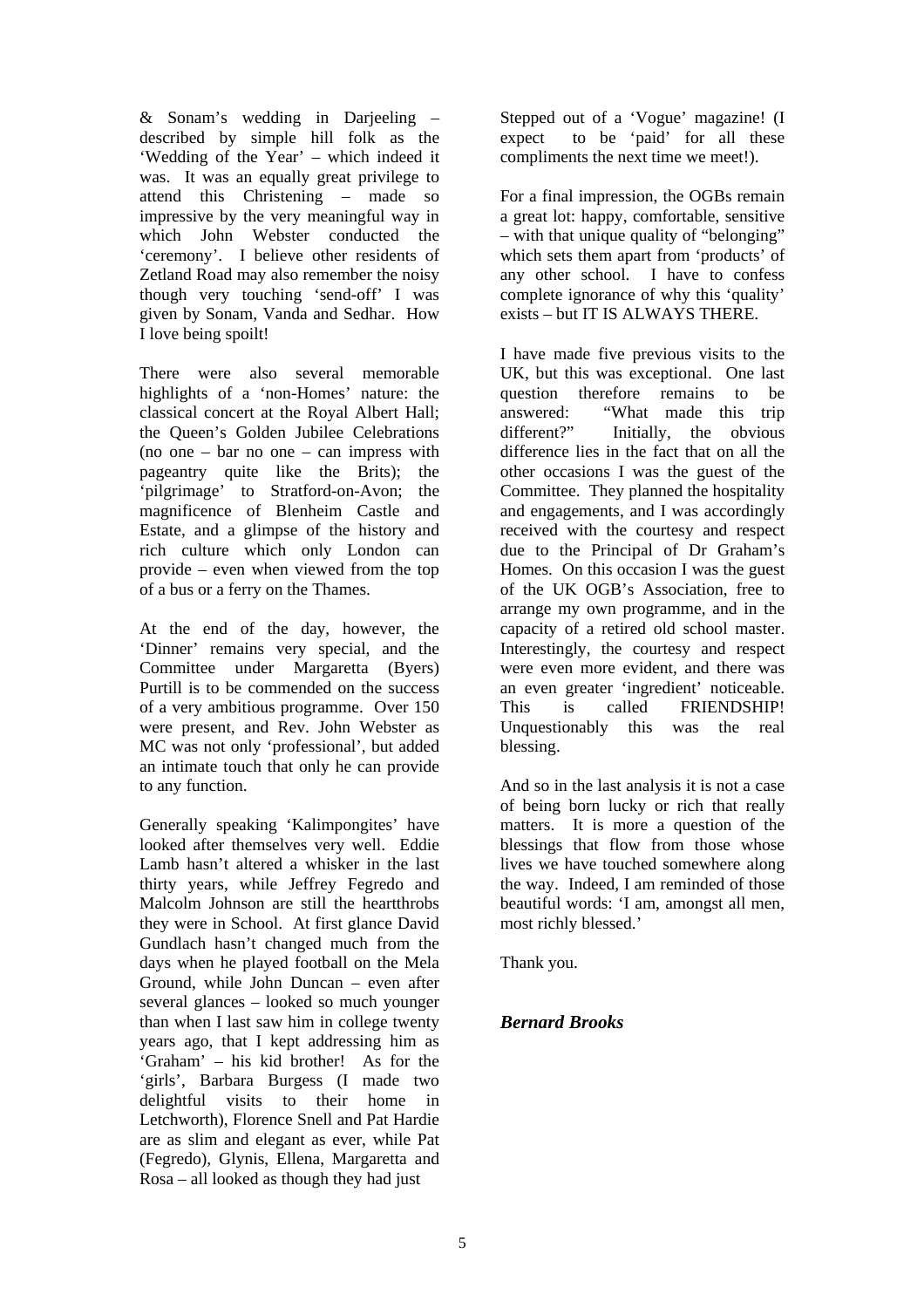## **OGB PROFILES**

**Name:** EDDIE LAMB Years: 1920 – 1936

**Cottages: Lucia King, Calcutta, Farm House, Heathland & Frazer** 

**Brief Update: To ensure a happy married life I chose a girl from Kalimpong who was born the very year I left school**

| <b>Questions</b>                                            | <b>Answers</b>                                                                                                                                |
|-------------------------------------------------------------|-----------------------------------------------------------------------------------------------------------------------------------------------|
| What is your earliest memory of DGH?                        | From toddler days in $1920 - 22$ in Lucia King<br>under Miss Gray.                                                                            |
| Describe yourself in three words?                           | "The Thirteenth Hundredth" – This is the<br>admission number allocated to me on arrival in a<br>"tokree" on the steps of the Anderson Office. |
| What is your idea of perfect happiness?                     | Not to hold anything against anybody.                                                                                                         |
| What is your worst nightmare?                               | Living to real old age in poor health.                                                                                                        |
| What's the best bit of advice that you have<br>received?    | LIFE'S TOO SHORT TO WORRY! (A good bit<br>of advice given to me by James Purdie when I<br>was sent to him for wrong doing).                   |
| What's your perfect meal?                                   | "BHOOTA" on the cob roasted in the ashes and<br>rubbed with salt and Bhootia Butter. Raided<br>Bhoota of course!                              |
| What's the best birthday present you have ever<br>received? | Each successive one seems better than the last.                                                                                               |
| Who do you admire most?                                     | DADDY GRAHAM for sure!                                                                                                                        |

**Name: KESANG TSETEN Years: 1962 • 1971** 

**Cottages: Hart & Frazer Hostel** 

**Brief Update: I live in Kathmandu, write and make films; I'm unmarried but partnered.** 

| <b>Questions</b>                                            | <b>Answers</b>                                                               |
|-------------------------------------------------------------|------------------------------------------------------------------------------|
| What is your earliest memory of DGH?                        | Quarantined in hospital, fighting with Jack Griffin<br>(I think, bless him). |
| Describe yourself in three words?                           | Now, now I don't call myself names.                                          |
| What is your idea of perfect happiness?                     | Believing I will find the idea                                               |
| What is your worst nightmare?                               | Discovering I won't                                                          |
| What's the best bit of advice that you have<br>received?    | Beware of anyone who says, "THIS IS FOR<br>YOUR OWN GOOD".                   |
| What's your perfect meal?                                   | Bread! Much thicker slices and brown.<br>In post-nostalgia, Japanese.        |
| What's the best birthday present you have ever<br>received? | Fantastic present but wrong day.                                             |
| Who do you admire most?                                     | The Dalai Lama, VS Naipaul.                                                  |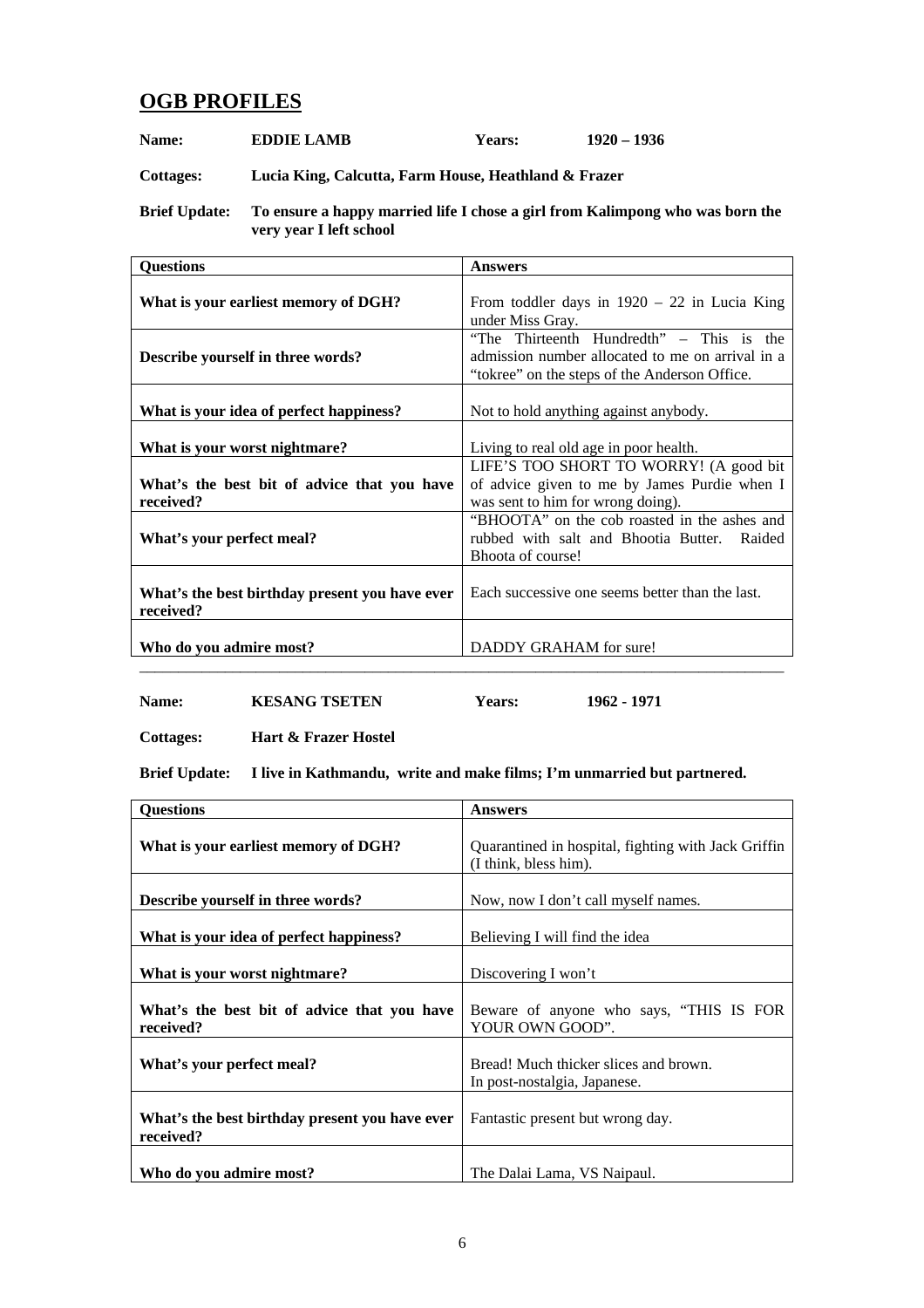## **DAVID FONING – A PERSONAL PROFILE** *– By Percy Frizzell*

Congratulations to David Foning on the promotion to Bursar of the Homes. He has the privilege and honour of being the very first ex Student of The Homes and the first indigenous person to achieve this high accolade and prestigious position.

David is one of eight children of the late Estate Manager Lt. Dipsingh Foning. The Foning family are synonymous with the Kalimpong and Darjeeling District since before the British arrived in the district in the year 1856.

David finished school in DGH in 1969 and graduated from North Bengal University & Post Graduation (Master of Arts) from Annamalai University (South India). With his love for Kalimpong and the Homes he took over his father's post as The Estate Manager which included the Stores, Bakery and the Farm during the tumultuous period of 1986-89 (Gorkhaland Movement). At the time of his appointment to Bursar, David was in charge of the Estate, Workshop and the security of the Homes. A good sportsman, he enjoys Badminton, Football, Hockey and Cricket and was awarded the "Best NCC Cadet" in 1969.

He is a member of the Pastorate Committee of the Macfarlane Memorial Church (MMC), Convenor of The Mission House KPG and Lay Leader of MMC. He is a Charter Member of The Rotary Club of KPG and served as President in 1998-99, being awarded the Paul Harris Fellow by the Rotary Club of KPG for excellence in community service and general contribution to club activities.

He is currently writing a thesis on "Laughter the Best Medicine" and has been offered the post of Professor in "The Academy of Laughing Clubs" in New Delhi, India.

We wish him all the very best in his new posting.

## *WORLD WIDE NEWS*

**Boston (Massachusetts)** – Elspeth Lamb has asked that mention be made in the Newsletter with regard to the excellent work carried out by Dorothy Georgerian (nee Mackenzie) on behalf of Police dogs in her State in America. Dorothy (or Dora as she is known) was a MacGregor girl who excelled in sport. She lives at 33 Pilling Street with her husband George, four cats and one dog. They have two children and three grandchildren.

An article was written recently in the local newspaper praising the work that Dorothy does. Through her efforts 124 dogs have benefited from funds raised to purchase bulletproof vests. Dorothy's home has been turned into a virtual production line with seven machines churning out blankets, scarves, bed covers and quilts for auction. The majority of dogs that benefit serve on patrol duty and are used in tracking criminal suspects, lost people and as sniffer dogs for drugs at Logan Airport.

Dorothy has been honoured for her volunteer service during the second anniversary of Massachusetts Vest-a-Dog and received an armful of citations.

Congratulations Dorothy for the wonderful work you are doing.

## **Canada**

John and Mary (Spurr) Haughey will be celebrating the Birthday Reunion on Saturday September 21 at 1.00 p.m. at the Willowdale Presbyterian Church 33 Ellerslie Avenue Toronto.

\$10 entrance. Tel: 416 221 8373.

They would like as many OGB's to turn up. The meeting will be less formal to give everyone a chance to interact and take ''pot luck''.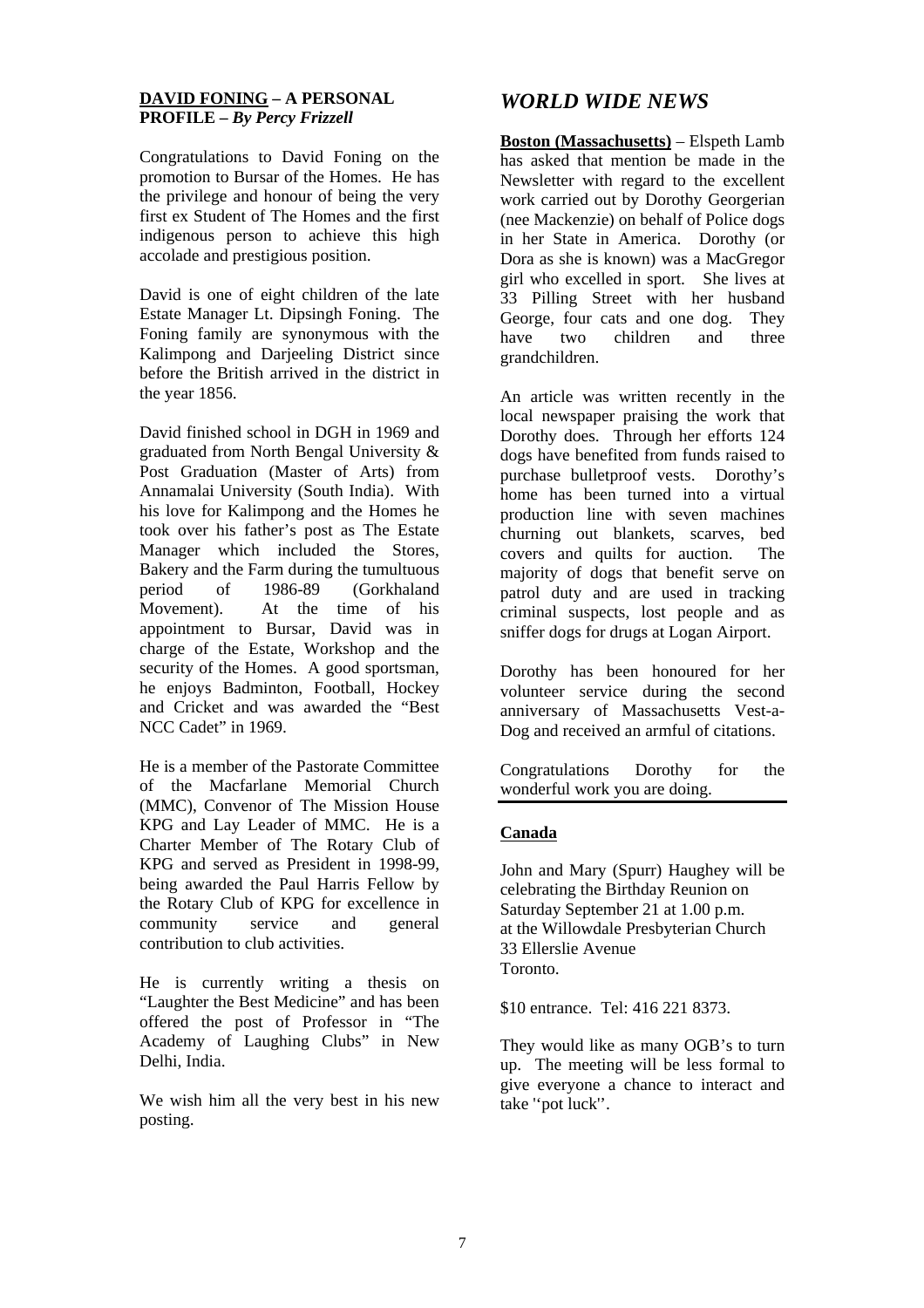## **Kalimpong**

**Rev. & Mrs Johnston** – Mrs Johnston was invited by the Principal to assist with the Girls Cottages and she and her husband have procured a two year consultancy Visa. She will also train a suitable successor for the job of Girls Superintendent and will report directly to Mr Bannerjee. Mr Johnston will be offered the role of Counsellor on the Campus, a role that has needed to be filled for some time. It is hoped that the Johnstons will be able to contribute substantially to the campus.

**ICSE/ISC Results** – It was noted with satisfaction that all supported children had passed their ICSE/ISC Examinations and that the results had generally been good. The Principal will contact all supported children to ascertain their future study requirements.

**Floriculture Project – Mrs S Sugimoto** – The Board was advised of the visit of Mrs S Sugimoto and the discussions Mr R Joseph and the Chairman had with her on the proposed expansion of the Floriculture Project with substantial Japanese aid. It was agreed to go ahead with the project which will go a long way to assisting local farming and the creation of goodwill for the Homes and Kalimpong. It was noted that there would be a special floriculture show designed by a Master Flower Designer from Japan with flowers from Kalimpong. This would be a first in Kolkata in January 2003.

**Winter Concert** – The Chairman briefed the Board on the plans for a Winter Concert in Kolkata by the children. He sought the support of all members of the Board in developing the concert as a fund-raiser in Kolkata and as a means to showcase the work being done in the Homes.

## **Nepal**

Sujeev Shakya (1982) who headed the Grahamites Association of Nepal ("GAN") for four years, including the Centenary year, will be stepping down. He is Vice President of the Soaltee Group, one of Nepal's largest business houses. He will spend a year at Boston University as recipient of the prestigious Hubert H Humphrey Fellowship from the US State Department.

The baton has been passed to Sam Tshering (1966). Sam has been an active OGB participant and donor, coproprietor with his brother Sonam Tshering (Class of 71) of a reputed trekking company. As a senior member, Sam Dai (or Daju) will try to draw out the "budda" GAN members from the wordwork! He is planning the next Birthday bash, jelabies and all.

The Grahamites Association of Nepal boasts one of the largest membership bases, at more than 150 and has been in existence for nearly 15 years. Large numbers turn out for the Birthday celebrations; and a small group will show up for impromptu gatherings at the Dechenling Beer Garden, owned by OGB Phintso Wangdi (1979), who has a coterie of well established businesses including a trekking agency, resort hotels, and a hot air balloon ride enterprise.

Kesang Tseten (1971) is making a renewed appeal to everyone to buy the Homes Centenary Video, made with the support of the Class of 1971. All those who read this will never witness another Centenary. To purchase a video or VCD contact: Dawn Vansteensil (Australia), Tshering Dorjee (North America), Kezang Doma (Bhutan), Lance Fuller (Principal) DGH, Sonam Gompu (KPG), Desmond Meyers (UK) or Kesang Tseten (Kathmandu). ALL PROCEEDS will go to the school from the Class of 71.

"We Homes Chaps", Kesang's personal documentary about growing up in the Homes, (which was also shot during the Centenary), has been screened in 25 venues to date (as part of the Travelling Film South Asia Festival) and at the Directors' Guild at Los Angeles in May.

## **Perth (Western Australia)**

In July 2001 the Association had its first AGM at Stuart & Lesley Price's home. Committee members met up with Diana (nee Macey) and her husband who were visiting her sister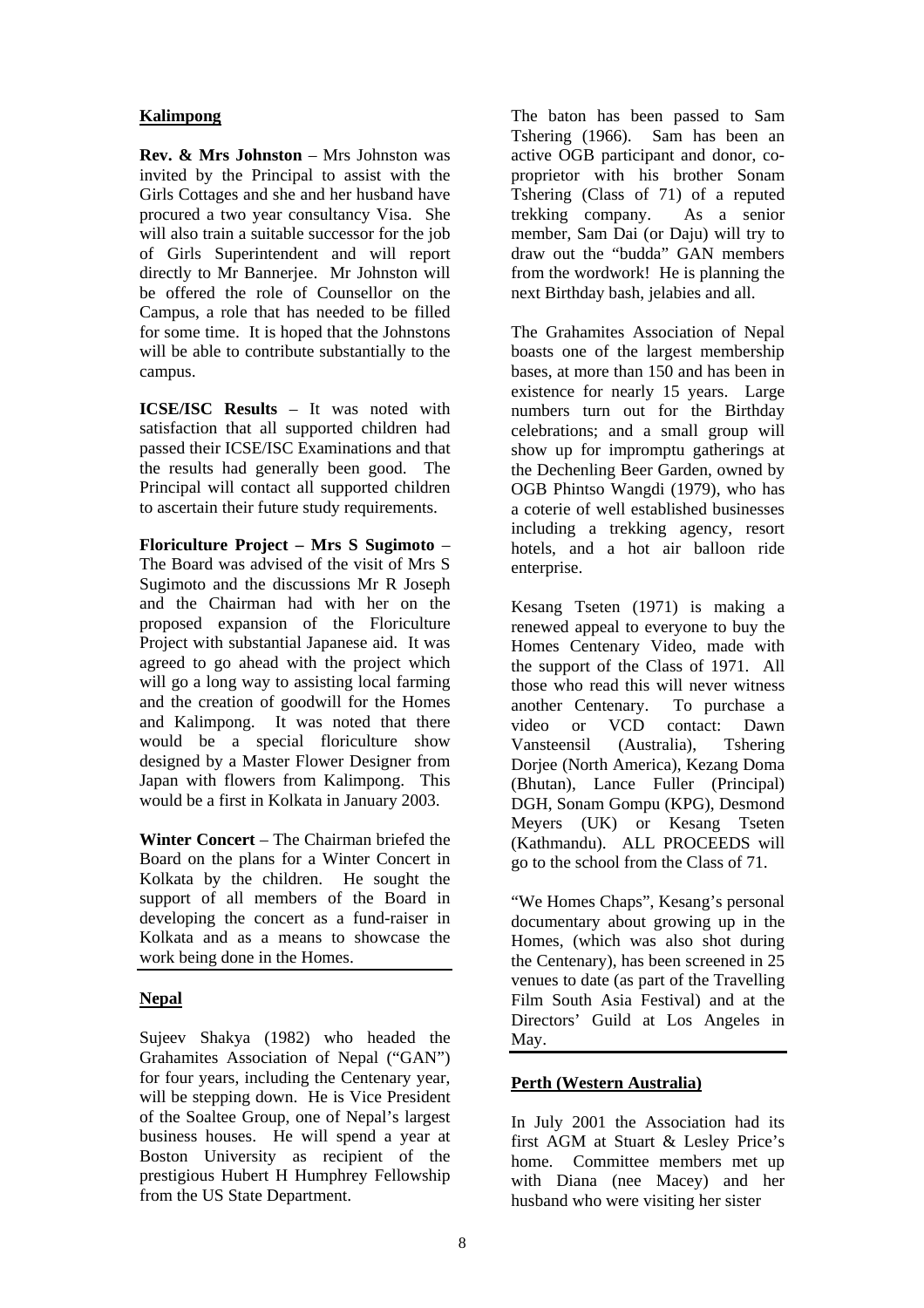Enid. The Committee meet every three months and this is followed by a smorgasbord dinner prepared by Committee members. Soon after the first meeting Marie & Michael both resigned due to personal commitments and Valerie Appleby was nominated as Secretary.

A number of Fund raising activities took place. We celebrated the Homes Birthday on the 24 September 2001 at Yvonne and David's home, the Committee having organised a free curry dinner as well as buns and jelabies [Jelabies made by Yvonne Van Steensel (nee Sampson)]. There have been a few mini private OGB get-togethers celebrating birthdays and other social events. One that I attended was exceptional and I certainly felt honoured to be part of Yvonne & David Hugh's 40 Wedding Anniversary. They had a Hindu marriage ceremony, walked around the fire, repeated vows in Sanskrit (after the "pukka" Hindu priest), with their children and grandchildren participating in it – the works! Needless to say, Yvonne (still so proud to be Indian) and her daughter Kikki looked absolutely gorgeous in their 'Zari' saris and David (a "pukka" English gentleman) did well in repeating the Indian vows whilst sitting cross legged!

In the New Year the Committee organised a family get-together, a Bring-Your-Own lunch on a Sunday in Kings Park which is central and overlooks the beautiful City of Perth. Sadly, the only folk who turned up were some of the die-hard Committee members with our partners. We still proudly displayed the School Flag (Dudley had since made a flagpole) and shared our lunch.

Our first official event culminated on 19 July with a "Mouse Race" fund raising night. A great deal of work went into organising this and had it not been for family and friends of Yvonne & Stuart, Val & Dudley, Colleen & Mike Oehme, Rita & Andy Saunders & mine the night would have been a non-event! There are approx. 200 OGBs in Perth and apart from those mentioned only one other turned up! It is quite disheartening that OGBs here could not spare one evening to "give a little something back" in spite of the event being advertised on radio, phone calls, e-mails and mailing the flyer to individuals

to circulate (at our expense). However what was heartening was the willingness and generosity from sponsors and friends to make this DGH Fund Raising night a success.

The last and most recent function was an OGB BYO lunch at our place to meet my Godfather (& Rita's) Mr Freddy Pakianathan and his wife Ruth.

Finally, thank you to all the Committee members, OGBs, sponsors, friends and families for your support and commitment. My message to OGBs is that if you are unable to independently sponsor a Homes child or contribute funds to the school that gave you the opportunity to make something of what your life is today, you could do so collectively, with family, friends or other OGBs or by supporting your local DGH Association! The aim being to keep our school running so it can continue Dr Grahams' vision to give children from poor socio-economic backgrounds, an opportunity to "walk this earth with dignity" – just like you and I do now!

*Brenda Haseldine (nee Stokoe)*  President DGH Association WA

#### **\_\_\_\_\_\_\_\_\_\_\_\_\_\_\_\_\_\_\_\_\_\_\_\_\_\_\_\_\_\_\_ Sikkim**

The Sikkim OGBs meet quarterly to discuss minutes and finances of the association.

They held a Charity Ball on the 25 May 2002 at the Tashi Dalek Hotel. The event was a resounding success and they made a substantial profit. Some of the money (Rs 6,000) was used to equip Dr Kumar Bhandari's Clinic with vital life saving heart drugs and Rs 1 lakh is being used to refurbish the Gym at The Homes. Work has already started on the extension, though it has not yet been completed. The Sikkim Association has pledged another Rs 50,000 towards new Gym equipment. Plans are in the pipeline to screen at a charity function, the film "Bend it like Beckham", the proceeds of which will go to the school.